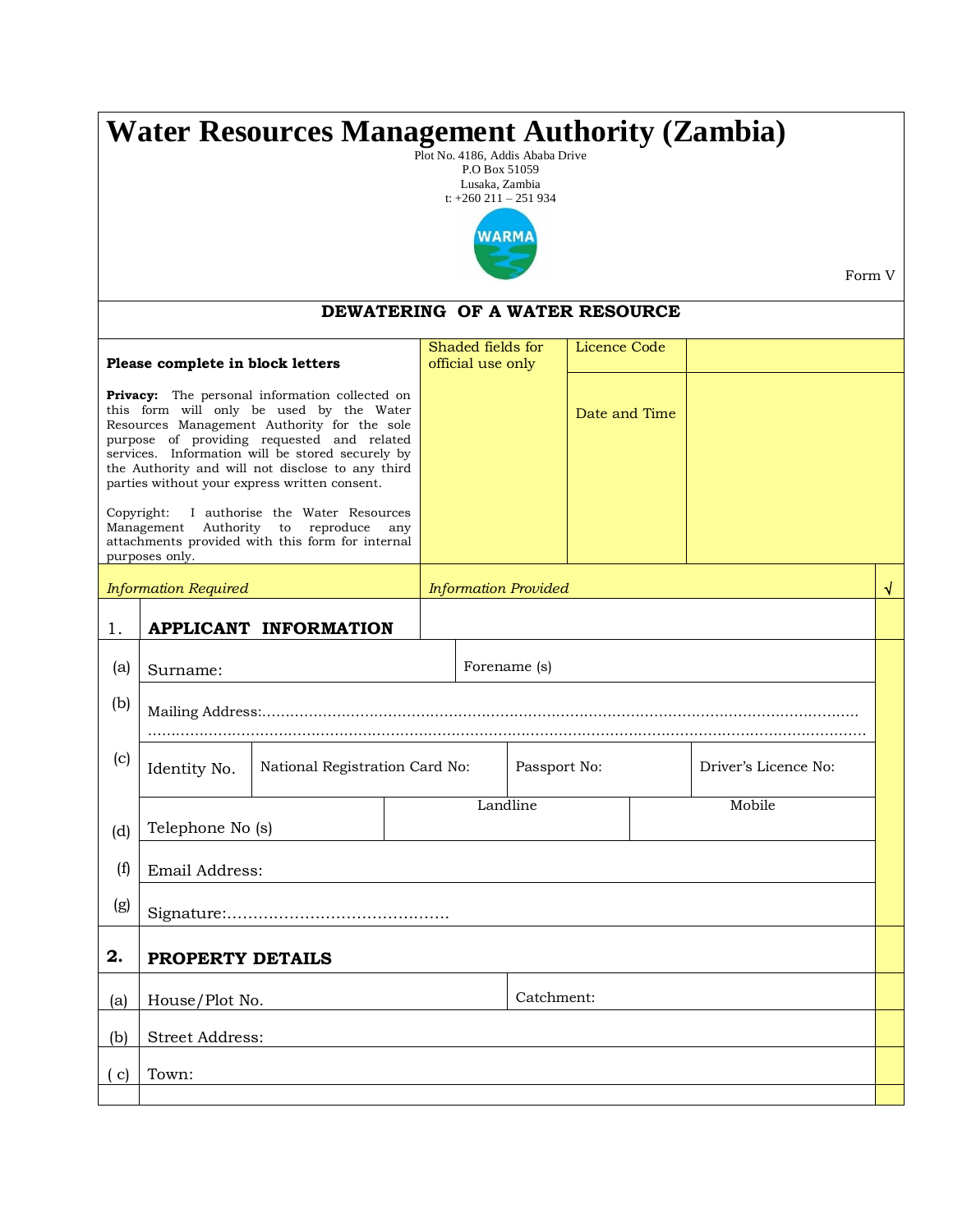| 3.         | DEWATERING DETAILS                                                                                                                                                                                                                                                                              |  |  |  |  |  |  |  |
|------------|-------------------------------------------------------------------------------------------------------------------------------------------------------------------------------------------------------------------------------------------------------------------------------------------------|--|--|--|--|--|--|--|
| (a)        | Reason for dewatering:                                                                                                                                                                                                                                                                          |  |  |  |  |  |  |  |
|            |                                                                                                                                                                                                                                                                                                 |  |  |  |  |  |  |  |
| (b)        | Method of dewatering:                                                                                                                                                                                                                                                                           |  |  |  |  |  |  |  |
|            |                                                                                                                                                                                                                                                                                                 |  |  |  |  |  |  |  |
| (c)        | From:<br>To:<br>Date required                                                                                                                                                                                                                                                                   |  |  |  |  |  |  |  |
| (d)        | Requested drainage into Municipal drainage/stream/river /other:                                                                                                                                                                                                                                 |  |  |  |  |  |  |  |
| (e)        |                                                                                                                                                                                                                                                                                                 |  |  |  |  |  |  |  |
| (f)        |                                                                                                                                                                                                                                                                                                 |  |  |  |  |  |  |  |
|            |                                                                                                                                                                                                                                                                                                 |  |  |  |  |  |  |  |
| 4.         | PROOF OF APPLICATION / RENEWAL PERMIT                                                                                                                                                                                                                                                           |  |  |  |  |  |  |  |
| (a)        | Zambia Environmental Management Agency Effluent Discharge Permit                                                                                                                                                                                                                                |  |  |  |  |  |  |  |
|            | $\overline{\phantom{a}}$<br>No $\square$<br>Yes                                                                                                                                                                                                                                                 |  |  |  |  |  |  |  |
| (b)        | Information for dewatering are fulfilled (see page below)                                                                                                                                                                                                                                       |  |  |  |  |  |  |  |
|            | $No$ $\square$<br>Yes                                                                                                                                                                                                                                                                           |  |  |  |  |  |  |  |
| (c)        | $\Box$<br>No $\square$<br>Plans/drawings attached:<br>Yes                                                                                                                                                                                                                                       |  |  |  |  |  |  |  |
|            | <b>CONDITIONS FOR DEWATERING PERMITS</b>                                                                                                                                                                                                                                                        |  |  |  |  |  |  |  |
| (1)        | Purpose of dewatering (that is, an explanation of why dewatering is necessary)                                                                                                                                                                                                                  |  |  |  |  |  |  |  |
| (2)        | Dewatering technique (that is, wellpoint, deep well, open hole, etc)                                                                                                                                                                                                                            |  |  |  |  |  |  |  |
| (3)        | Anticipated dewatering flow rate and total dewatering duration                                                                                                                                                                                                                                  |  |  |  |  |  |  |  |
| (4)        | Controls <i>(that is, settling tank, turbidity curtain, etc.)</i> and method of effluent discharge                                                                                                                                                                                              |  |  |  |  |  |  |  |
| (5)        | Measures and techniques to manage noise, vibration and odour issues.                                                                                                                                                                                                                            |  |  |  |  |  |  |  |
| (6)<br>(7) | Measures and techniques to manage geotechnical stability issues.<br>Contingency plan in case of any emergency situation.                                                                                                                                                                        |  |  |  |  |  |  |  |
| (8)        | If dewatering is conducted in a contaminated area, engineering specifications for dewatering<br>effluent treatment (that is, air-stripper, carbon filtration, etc.) and details for an analytical<br>monitoring program to ensure that effluent will meet water quality release EPPCA standard. |  |  |  |  |  |  |  |
| (9)        | A monitoring program to ensure that effluent will comply with applicable water quality                                                                                                                                                                                                          |  |  |  |  |  |  |  |